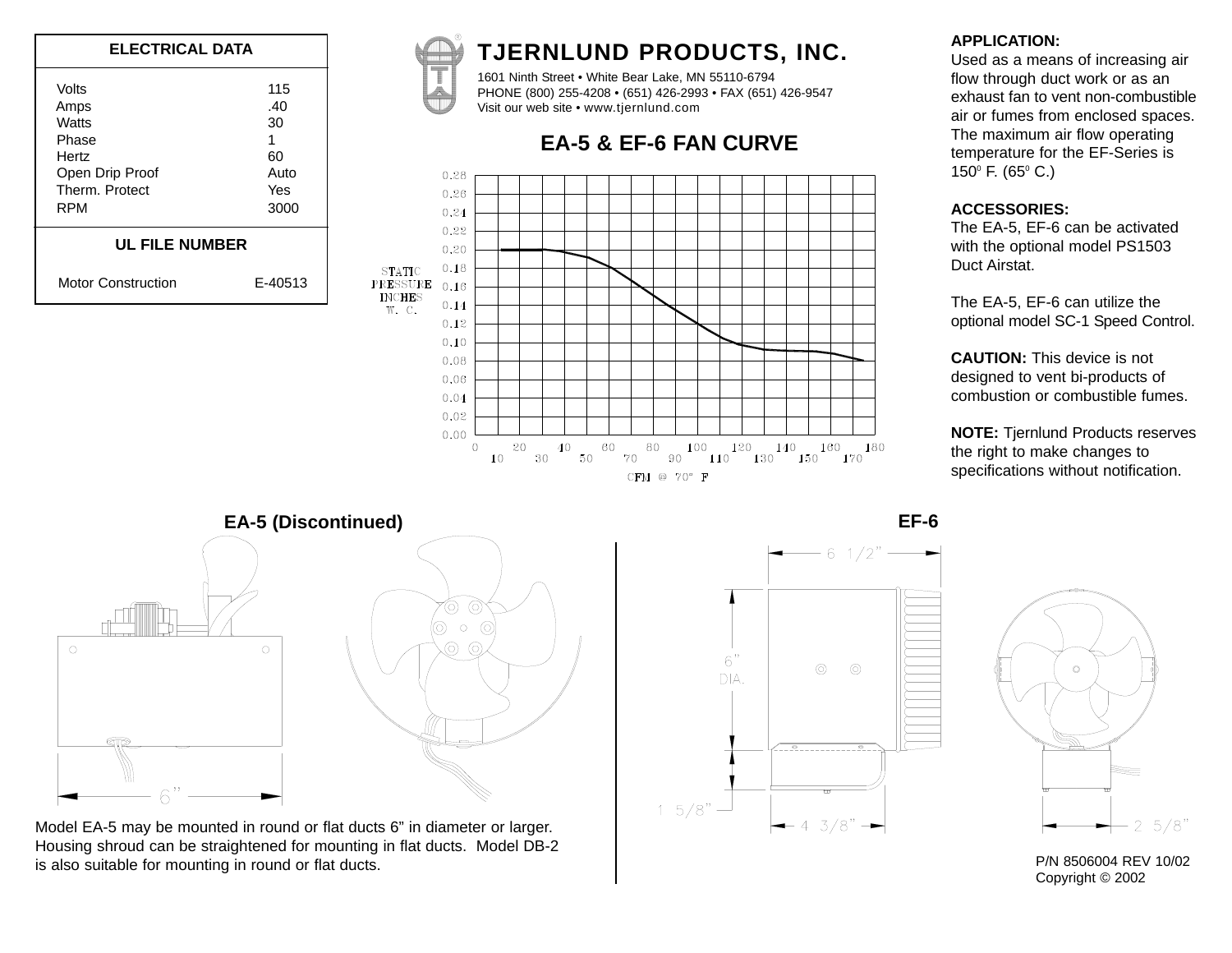| <b>ELECTRICAL DATA</b>                                                                  |                                                   |  |
|-----------------------------------------------------------------------------------------|---------------------------------------------------|--|
| Volts<br>Amps<br>Watts<br>Phase<br>Hertz<br>Open Drip Proof<br>Therm. Protect<br>R.P.M. | 115<br>11<br>56<br>1<br>60<br>Auto<br>Yes<br>3000 |  |
| <b>UL FILE NUMBER</b>                                                                   |                                                   |  |
| <b>Motor Construction</b>                                                               | E-40513                                           |  |

# **TJERNLUND PRODUCTS, INC.**

1601 Ninth Street • White Bear Lake, MN 55110-6794 PHONE (800) 255-4208 • (651) 426-2993 • FAX (651) 426-9547 Visit our web site • www.tjernlund.com

## **EF-8 FAN CURVE**



#### **APPLICATION:**

Used as a means of increasing air flow through duct work or as an exhaust fan to vent non-combustible air or fumes from enclosed spaces. The maximum air flow operating temperature for the EF-Series is 150 $^{\circ}$  F. (65 $^{\circ}$  C.)

#### **ACCESSORIES:**

The EF-8 can be activated with the optional model PS1503 Duct Airstat.

The EF-8 can utilize the optional model SC-1 Speed Control.

**CAUTION:** This device is not designed to vent bi-products of combustion or combustible fumes.

**NOTE:** Tjernlund Products reserves the right to make changes to specifications without notification.





Copyright © 2002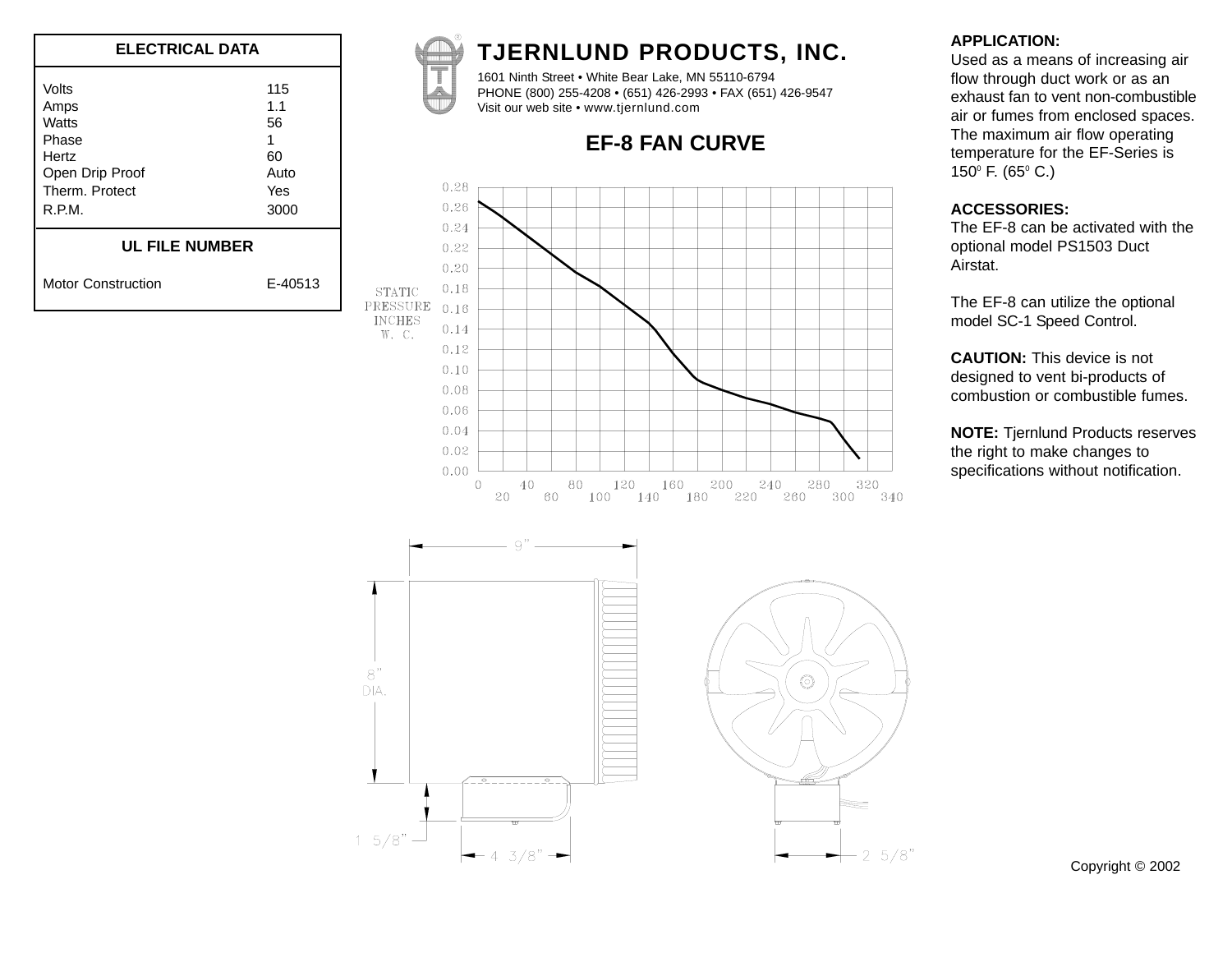| <b>ELECTRICAL DATA</b>                                                                                        |                                                        |  |
|---------------------------------------------------------------------------------------------------------------|--------------------------------------------------------|--|
| Volts<br>Amps<br><b>Watts</b><br>H.P.<br>Phase<br><b>Hertz</b><br>Open Drip Proof<br>Therm. Protect<br>R.P.M. | 115<br>.46<br>36<br>1/100<br>60<br>Auto<br>Yes<br>1550 |  |
|                                                                                                               |                                                        |  |

#### **UL FILE NUMBER**

Motor Construction E-40513



# **TJERNLUND PRODUCTS, INC.**

1601 Ninth Street • White Bear Lake, MN 55110-6794 PHONE (800) 255-4208 • (651) 426-2993 • FAX (651) 426-9547 Visit our web site • www.tjernlund.com

## **EF-10 FAN CURVE**



#### **APPLICATION:**

Used as a means of increasing air flow through duct work or as an exhaust fan to vent non-combustible air or fumes from enclosed spaces. The maximum air flow operating temperature for the EF-Series is  $150^{\circ}$  F. (65 $^{\circ}$  C.)

#### **ACCESSORIES:**

The EF-10 can be activated with the optional model PS1503 Duct Airstat.

The EF-10 can utilize the optional model SC-1 Speed Control.

**CAUTION:** This device is not designed to vent bi-products of combustion or combustible fumes.

**NOTE:** Tjernlund Products reserves the right to make changes to specifications without notification.





Copyright © 2002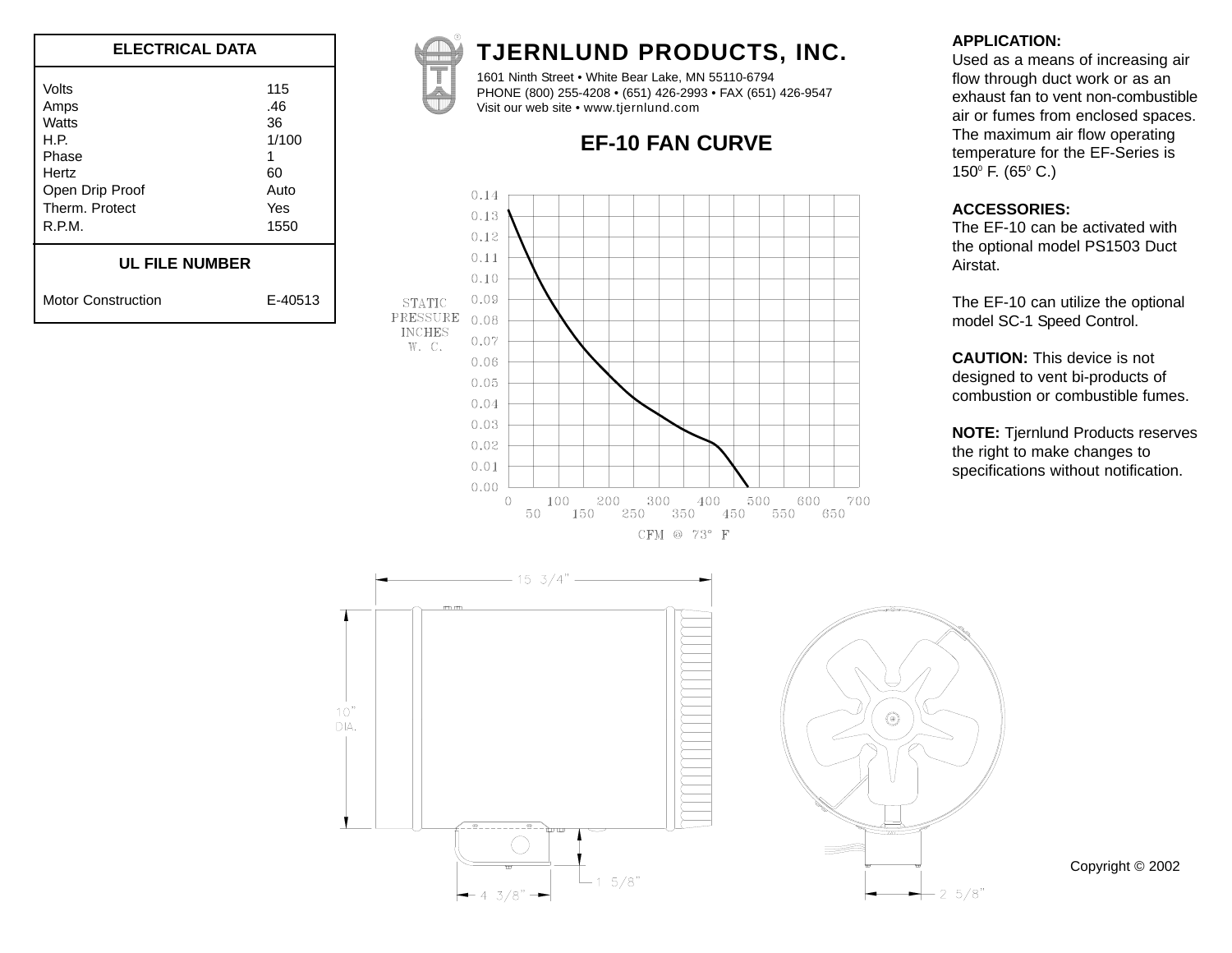| <b>ELECTRICAL DATA</b>                                                                                 |                                                             |  |
|--------------------------------------------------------------------------------------------------------|-------------------------------------------------------------|--|
| Volts<br>Amps<br><b>Watts</b><br>H.P.<br>Phase<br>Hertz<br>Open Drip Proof<br>Therm. Protect<br>R.P.M. | 115<br>1.25<br>96<br>1/35<br>1<br>60<br>Auto<br>Yes<br>1550 |  |
| <b>UL FILE NUMBER</b>                                                                                  |                                                             |  |
| <b>Motor Construction</b>                                                                              | E-40513                                                     |  |

# **TJERNLUND PRODUCTS, INC.**

1601 Ninth Street • White Bear Lake, MN 55110-6794 PHONE (800) 255-4208 • (651) 426-2993 • FAX (651) 426-9547 Visit our web site • www.tjernlund.com

## **EF-12 FAN CURVE**



#### **APPLICATION:**

Used as a means of increasing air flow through duct work or as an exhaust fan to vent non-combustible air or fumes from enclosed spaces. The maximum air flow operating temperature for the EF-Series is 150 $^{\circ}$  F. (65 $^{\circ}$  C.)

#### **ACCESSORIES:**

The EF-12 can be activated with the optional model PS1503 Duct Airstat.

**CAUTION:** This device is not designed to vent bi-products of combustion or combustible fumes.

**NOTE:** Tjernlund Products reserves the right to make changes to specifications without notification.





Copyright © 2002